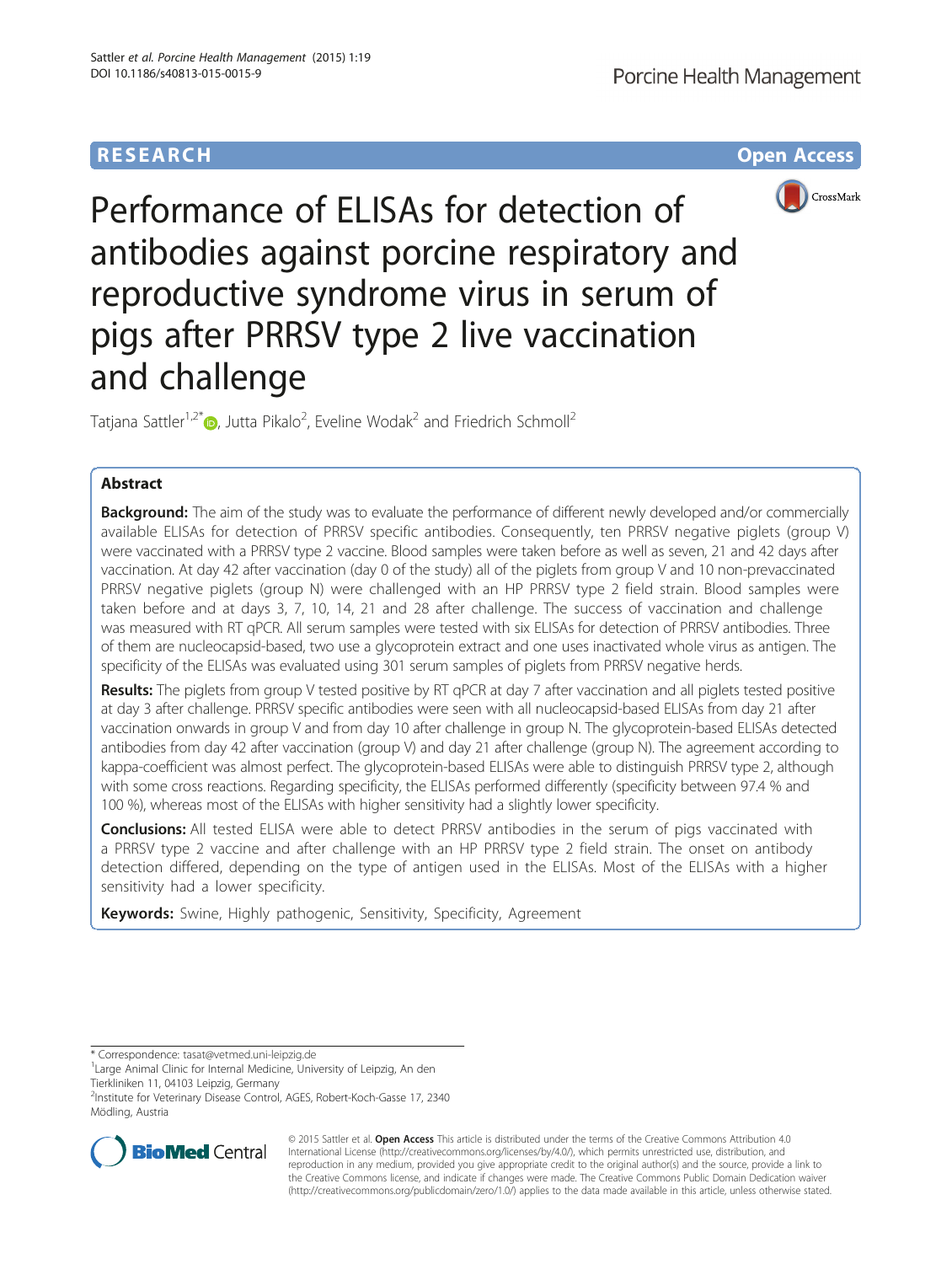# Background

Detection of antibodies (Ab) against porcine reproductive and respiratory syndrome virus (PRRSV) is, in addition to a number of different established PCR methods [\[1](#page-6-0), [2\]](#page-6-0), one important tool for the monitoring and surveillance of PRRSV in pig farms [[3, 4](#page-6-0)]. In addition to the cost-effective, simple and rapid analysis by ELISA, alternative methods, such as serum neutralization test, immunofluorescence assay or Western blot are used for special indications [[3](#page-6-0), [5](#page-6-0)–[7](#page-6-0)]. In recent years, several ELISAs for detection of Ab against PRRSV in pig serum have been developed [[7](#page-6-0)–[9](#page-6-0)], some of them with the intention of making them commercially available. Some ELISAs, however, have been on the market for many years and have been continuously adapted and improved. Studies have been published validating and comparing some of them [\[10](#page-6-0)–[12](#page-6-0)]. The IDEXX PRRS X3 Ab test (IDEXX, Westbrook, USA) is usually used as the gold standard for comparison [[8, 9](#page-6-0), [13](#page-6-0)]. According to the manufacturer, this ELISA has a specificity of 99.9 % and a sensitivity of 98.8 %. Most of the ELISAs are able to detect Ab against PRRSV type 1 and type 2 [[14](#page-6-0)]. However, some have been described as able to distinguish between PRRSV types [\[5, 7](#page-6-0), [13\]](#page-6-0). The ELISAs presently used in routine analysis are usually based on the PRRSV nucleocapsid protein as antigen [\[15\]](#page-6-0). For some indications, ELISAs based on the non-structural proteins (Nsp) 7 or 9, the membrane glycoprotein 5 (Gp5) and recombinant antigens have been designed [\[8](#page-6-0), [9, 16](#page-6-0)–[18](#page-6-0)]. Most of them are not commercially available.

Some studies are available that give data about the onset of antibody development after vaccination with inactivated PRRSV vaccine or live attenuated vaccine as well as after challenge, measured by different methods [[6, 8, 13](#page-6-0)]. At this point, no data are available regarding how newly developed ELISAs that already are or will in the near future become commercially available, perform after vaccination with a live attenuated PRRSV type 2 vaccine and the challenge of pigs with highly pathogenic (HP) PRRSV. Furthermore, the scientific community lacks data about the onset of Ab detection after infection with HP PRRSV while using some of the ELISAs that have been commercially available for many years.

The objective of the study was to test the performance of different commercial and newly developed ELISAs for the detection of Ab against PRRSV in the serum of pigs vaccinated with a newly developed PRRSV type 2 attenuated live vaccine, and/or challenged with an HP PRRSV field strain. Serum samples of PRRSV negative pigs were analysed to evaluate the specificity of the ELISAs.

#### Results

# Molecular analysis

At the beginning of the study, all of the serum samples of the piglets from groups V and N tested negative in PRRSV RT qPCR. On days 7 (first sampling time) and 21 after vaccination (days −35 and −21 of the study), all of the piglets of group V tested positive in PRRSV RT qPCR. All of the piglets from both groups developed a PRRS viremia, detected from day 3 after the challenge with HP PRRSV onwards.

#### Detection of PRRSV Ab by ELISA

Serum samples of all piglets from groups V and N were PRRSV Ab negative in all of the tested ELISAs on day −42 (the start of the study). Figure [1](#page-2-0) gives an overview of the S/P or OD values of each ELISA during the whole study. The number of seropositive samples on each sampling day tested with all ELISAs is given in Table [1](#page-2-0). On day −21 of the study (21 days after vaccination), a seroconversion was observed in all piglets from group V, measured with the INgezim and the QIAGEN ELISA. One sample tested with the IDEXX ELISA was still PRRSV Ab negative at this point. The same sample, as well as another one, also tested negative with the AJ ELISA. These negative samples were just below the cut-off of the ELISAs. The first seroconversion in group N was observed on day 10 after challenge. The S/P value of all positive samples measured with the INgezim were significantly  $(P < 0.01)$  higher than in the other ELISAs, although the cut-off with the INgezim is the same as with IDEXX and QIAGEN.

A later onset of Ab detection was observed with the HIPRA A/S compared to the other ELISAs. On day −21, only one sample from group V was weakly positive. On day 0, however, all of the piglets from group V were seropositive and remained so until the end of the study. The same phenomenon was seen in group N with seroconversion on day 21 after challenge, measured with the HIPRA A/S. Some positive results were found with the HIPRA E/S throughout the study, especially in cases with high S/P values detected by the HIPRA A/S.

Several correlations were observed between the S/P or OD values of all study ELISAs (Table [2\)](#page-3-0). Figure [2](#page-3-0) shows the correlation between the IDEXX and INgezim, QIAGEN and AJ ELISA results over all sampling points and the correlation between INgezim and QIAGEN ELISA which was especially high. Both HIPRA ELISAs correlated on several time points with correlation coefficients up to 0.64. The agreement between the ELISAs, measured with kappa coefficient (κ), and the correlation of the positive/negative results can be seen in Table [3](#page-4-0). An almost perfect agreement was found between IDEXX, INgezim, QIAGEN and AJ ELISAs. The agreement between HIPRA A/S and AJ ELISA was almost perfect as well. The HIPRA A/S agreed substantially (κ between 0.6 and 0.8) or less than substantially with the other ELISAs (not shown in the table). The agreement (κ) of the HIPRA E/S with the other ELISAs was mostly less than 0.2.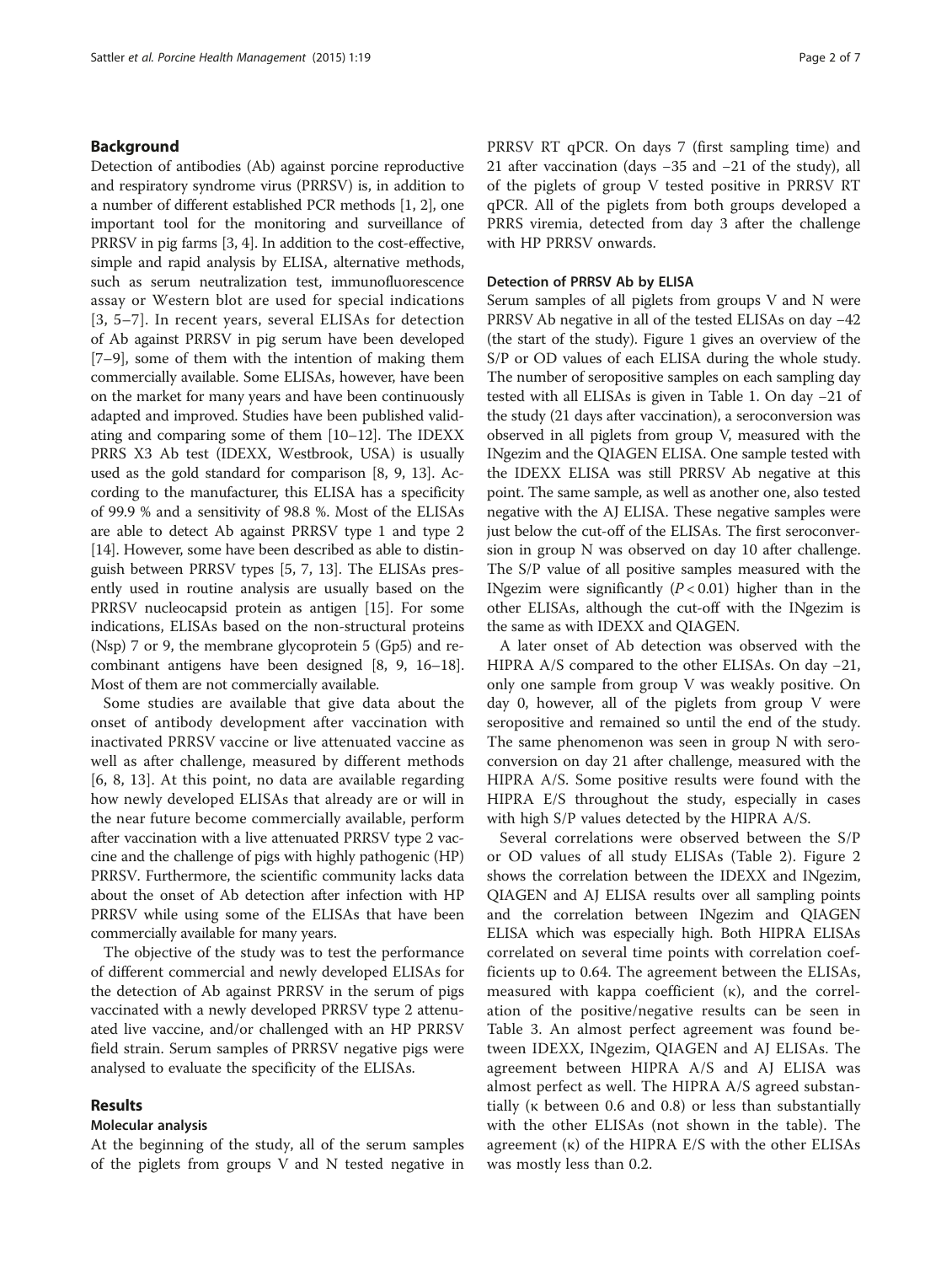<span id="page-2-0"></span>

Fig. 1 Boxplots of S/P values, respectively OD values of all PRRSV Ab ELISAs tested. Vaccinated group: vaccination with a PRRSV live vaccine at day −42 (see arrow), both groups: challenge with an HP PRRSV field strain at day 0 (see arrows), red lines: cut-off of the ELISAs

# Table 1 Results of PRRSV Ab ELISAs at the sampling points, number of positive animals

| Study day        | $-42$        | $-35$        | $-21$    | $\overline{0}$ | 3           | 7              | 10       | 14           | 21       | 28       |
|------------------|--------------|--------------|----------|----------------|-------------|----------------|----------|--------------|----------|----------|
| Group V          | $n = 10$     | $n = 10$     | $n = 10$ | $n = 10$       | $n = 10$    | $n = 10$       | $n = 10$ | $n = 10$     | $n = 10$ | $n = 10$ |
| <b>IDEXX</b>     | $\mathbf{0}$ | $\mathbf{0}$ | 9        | 10             | 9           | 10             | 10       | 10           | 9        | 9        |
| <b>INgezim</b>   | 0            | $\circ$      | 10       | 10             | 10          | 10             | 10       | 10           | 10       | 10       |
| HIPRA A/S        | $\mathbf{0}$ | $\circ$      |          | 10             | 10          | 10             | 10       | 10           | 10       | 10       |
| <b>HIPRA E/S</b> | $\mathbf{0}$ | $\mathbf 0$  | $\circ$  | $\circ$        |             |                | 3        | 3            |          | 3        |
| QIAGEN           | $\Omega$     | $\mathbf{0}$ | 10       | 10             | 10          | 10             | 10       | 10           | 10       | 10       |
| AJ               | $\mathbf{0}$ | $\mathbf 0$  | 8        | 10             | 10          | 10             | 10       | 10           | 10       | 10       |
| Group N          | $n = 10$     | $n = 10$     | $n = 10$ | $n = 10$       | $n = 10$    | $n = 10$       | $n = 10$ | $n = 10$     | $n = 10$ | $n = 10$ |
| <b>IDEXX</b>     | n.d.         | n.d.         | n.d.     | $\circ$        | $\circ$     | 0              | 6        | 10           | 10       | 10       |
| <b>INgezim</b>   | n.d.         | n.d.         | n.d.     | $\mathbf 0$    | $\circ$     | $\overline{0}$ | 10       | 10           | 10       | 10       |
| HIPRA A/S        | n.d.         | n.d.         | n.d.     | $\circ$        | $\Omega$    | $\circ$        | $\circ$  | $\mathbf{0}$ | 8        | 10       |
| <b>HIPRA E/S</b> | n.d.         | n.d.         | n.d.     | $\mathbf 0$    | $\circ$     | $\circ$        | $\Omega$ | $\mathbf{0}$ |          |          |
| <b>QIAGEN</b>    | n.d.         | n.d.         | n.d.     | $\mathbf 0$    | 0           | $\circ$        | 7        | 10           | 10       | 10       |
| AJ               | n.d.         | n.d.         | n.d.     | $\mathbf 0$    | $\mathbf 0$ | $\circ$        | $\circ$  | 8            | 10       | 10       |

Group V: vaccination with a PRRSV live vaccine at day −42

Groups V and N: challenge with an HP PRRSV field strain at day 0

n.d.: not done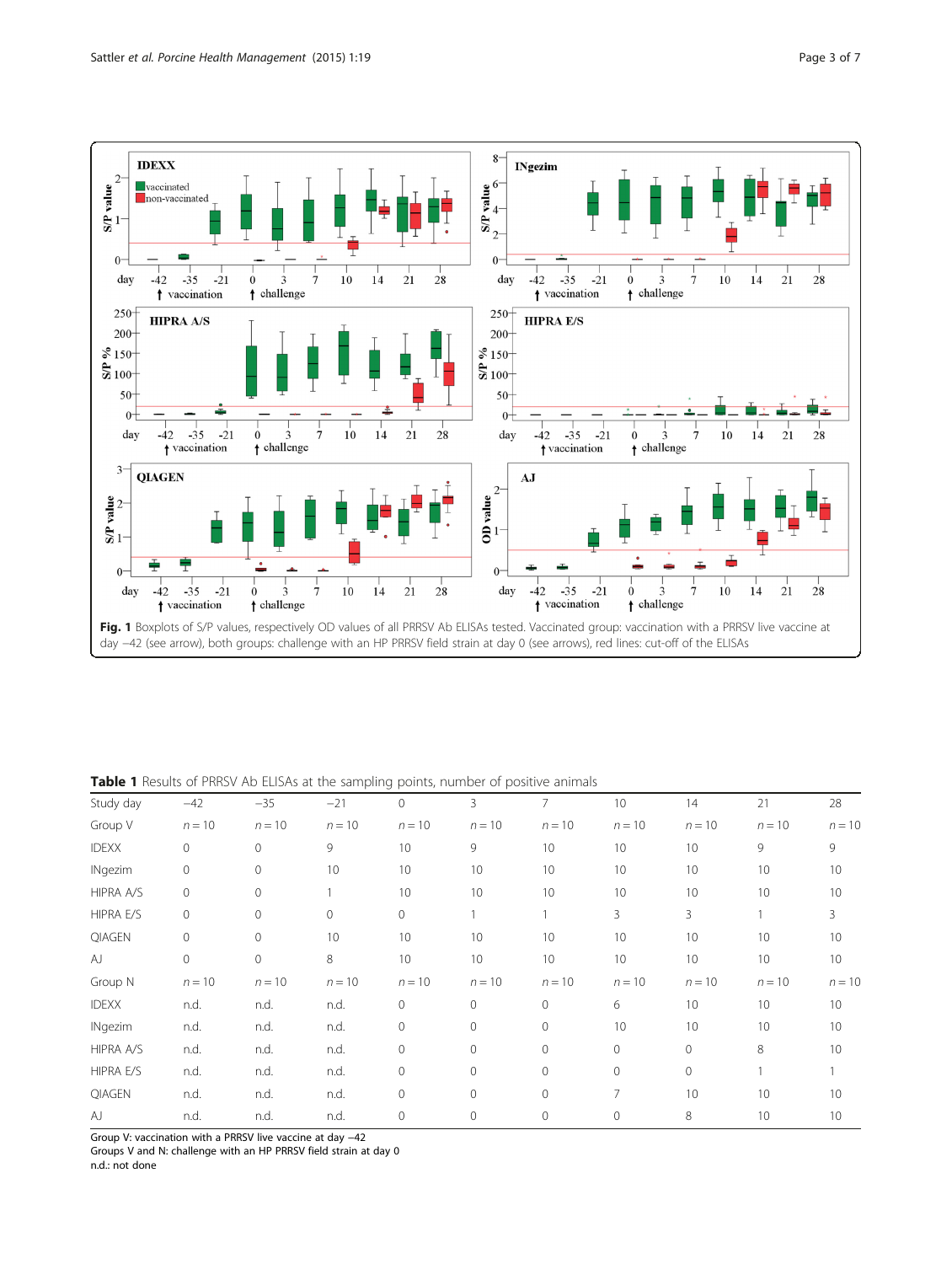<span id="page-3-0"></span>Table 2 Correlations between the S/P or OD values of the PRRSV Ab ELISAs tested using the correlation coefficient after Spearman

|                  | <b>INgezim</b> | HIPRA A/S | HIPRA E/S | <b>OIAGEN</b> | AJ   |
|------------------|----------------|-----------|-----------|---------------|------|
| <b>IDEXX</b>     | 0.84           | 0.73      | 0.71      | 0.89          | 0.85 |
| <b>INgezim</b>   |                | 0.75      | 0.65      | 0.92          | 0.79 |
| <b>HIPRA A/S</b> |                |           | 0.62      | 0.73          | 0.87 |
| <b>HIPRA E/S</b> |                |           |           | 0.73          | 0.75 |
| <b>OIAGEN</b>    |                |           |           |               | 0.84 |

Table [4](#page-4-0) shows the results of the PRRSV negative samples and the calculated specificity of the ELISAs. The false-positive results of the QIAGEN ELISA had S/P values between 0.40 and 0.55; most were only slightly above the cut-off. The false-positive samples measured with the HIPRA A/S were between 22 % and 37 % of the positive control. No false-positive results were observed with the AJ.

# **Discussion**

The performance of several newly developed and commercially available ELISAs for detection of PRRSV Ab was tested in this study using well-defined serum samples of

ELISAs that were coated with a similar antigen performed identically. With the nucleocapsid-based ELISAs IDEXX, INgezim and QIAGEN, a seroconversion was detected beginning on day 10 after the challenge with a HP PRRSV type 2 field strain. Antibodies against the nucleocapsid can be detected by the end of the second week after infection, but are not neutralizing [\[14\]](#page-6-0). No studies have been published regarding the newly developed INgezim and QIAGEN until now. Both ELISAs showed a higher sensitivity than the IDEXX by detecting all serum samples as positive at day 21 after vaccination and from day 10 after challenge onwards. In a recently published study, the sensitivity of the IDEXX ELISA was stated at 80 % in the field samples tested, compared to the immunoperoxidase monolayer assay (IPMA) [\[15](#page-6-0)]. This is in contrast to other studies which stated a sensitivity of the IDEXX ELISA of 100 % in serum samples 21 days after PRRSV inoculation [[5\]](#page-6-0) and of 91.5 % in field samples [[7\]](#page-6-0).

The specificity of the QIAGEN ELISA was, at 98.1 %, lower than the IDEXX which had a 100 % specificity as has been published previously [[5, 7, 12](#page-6-0)], respectively a 99.9 % specificity, according to the manufacturer. The

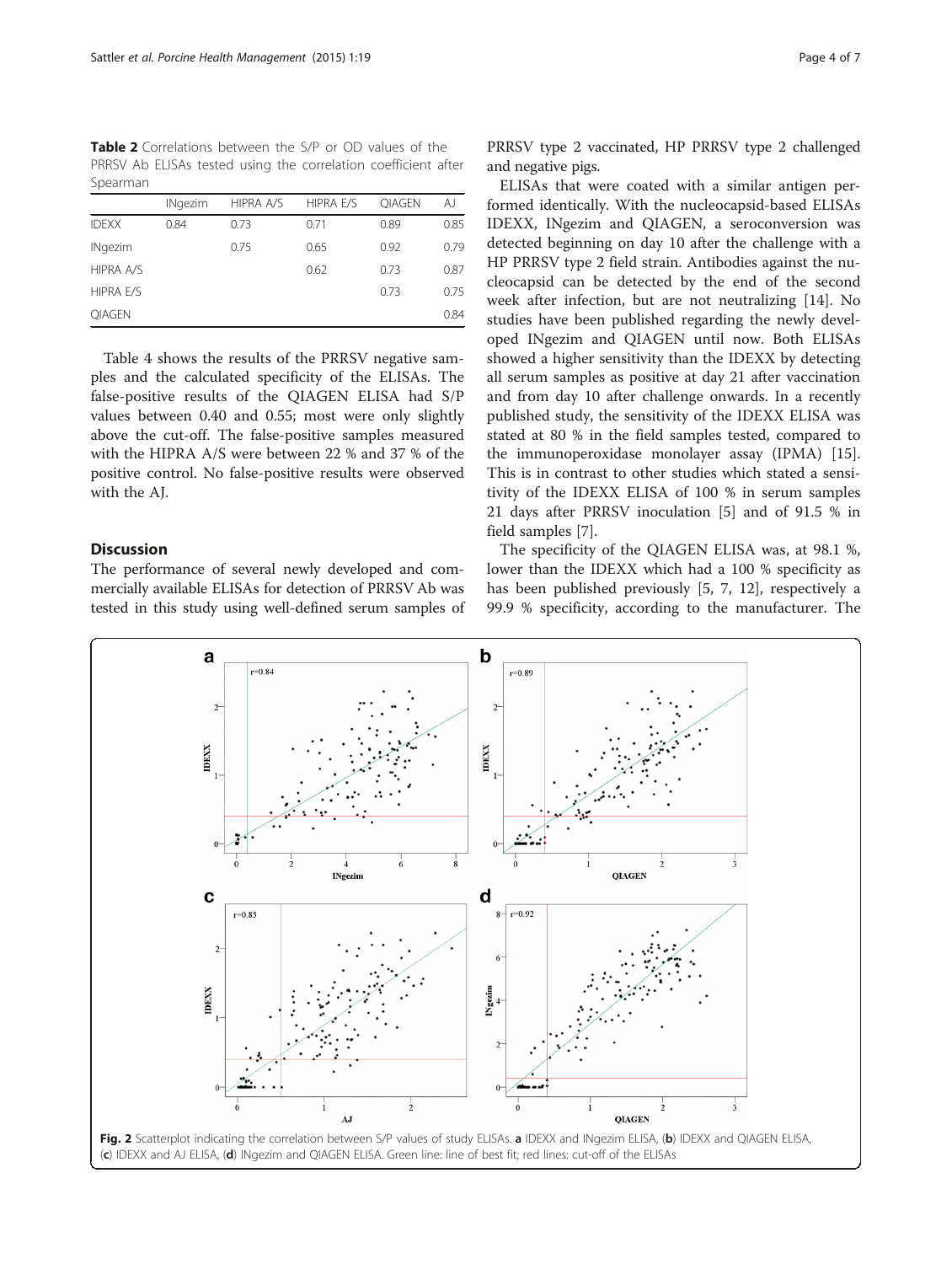|                |          | <b>IDEXX</b>   |                |     | Agreement  | Correlation |  |
|----------------|----------|----------------|----------------|-----|------------|-------------|--|
|                |          | Positive       | Negative       | Sum | $(\kappa)$ | coefficient |  |
| <b>INgezim</b> | Positive | 112            | 8              | 120 | 0.89       | 0.90        |  |
|                | Negative | $\mathbf 0$    | 50             | 50  |            |             |  |
| QIAGEN         | Positive | 110            | 6              | 116 | 0.89       | 0.90        |  |
|                | Negative | 2              | 52             | 54  |            |             |  |
| AJ             | Positive | 103            | 3              | 106 | 0.85       | 0.85        |  |
|                | Negative | 9              | 55             | 64  |            |             |  |
| Sum            |          | 112            | 58             | 170 |            |             |  |
|                |          |                | AJ             |     |            |             |  |
| <b>HIPRA</b>   | Positive | 89             | $\mathbf 0$    | 89  | 0.80       | 0.81        |  |
|                | Negative | 17             | 64             | 81  |            |             |  |
| QIAGEN         | Positive | 105            | 11             | 116 | 0.85       | 0.85        |  |
|                | Negative | 1              | 53             | 54  |            |             |  |
| Sum            |          | 106            | 64             | 170 |            |             |  |
|                |          |                | <b>INgezim</b> |     |            |             |  |
| <b>QIAGEN</b>  | Positive | 116            | 0              | 116 | 0.95       | 0.95        |  |
|                | Negative | $\overline{4}$ | 50             | 54  |            |             |  |
| AJ             | Positive | 106            | $\mathbf 0$    | 106 | 0.82       | 0.83        |  |
|                | Negative | 14             | 50             | 64  |            |             |  |
| Sum            |          | 120            | 50             | 170 |            |             |  |

<span id="page-4-0"></span>Table 3 Agreement and correlation between the results of the PRRSV Ab ELISAs tested

Results of groups V and N included, Correlation coefficient after Spearman given

specificity of the INgezim ELISA was with 99.0 % between these two ELISAs [\[12](#page-6-0)]. Compared to the specificity of 92.3 % of a former version of this ELISA (INgezim PRRS Universal kit, Ingenasa), the INgezim ELISA used in our study has been improved considerably [[11\]](#page-6-0). According to another study, specificities of 83 % and 77 % were found in field samples for the IDEXX ELISA and the INgezim PRRS Universal, respectively, compared to the IPMA [\[15](#page-6-0)]. The agreement between the IDEXX, INgezim and QIAGEN ELISAs was almost perfect, according to κ [\[19](#page-6-0)].

The AJ ELISA which is based on an inactivated virus performed almost similarly. A later onset of antibody detection with eight out of ten positive samples at day 21 after vaccination in group V and at day 14 after challenge in group N was seen, possibly depending on the

Table 4 Specificity of three of the tested study ELISAs for detection of PRRSV antibodies

|               | Positive | Negative | Total | Specificity |
|---------------|----------|----------|-------|-------------|
| <b>OIAGEN</b> |          | 304      | 310   | 98.1 %      |
| A             |          | 278      | 278   | 100 %       |
| HIPRA A/S     |          | 330      | 335   | 98.5 %      |

Results of group S, group V at day −42 and group N at day 0 included

fact that this first version of the assay allowed IgG antibody response detection only. After seroconversion, all samples remained positive until the end of the study, testifying a high sensitivity of this ELISA.

The antigens used in the HIPRA ELISAs contain, a glycoprotein rich extraction of the virus, according to the manufacturer. The major envelope proteins of the PRRSV are the GP5 and the M protein [[20\]](#page-6-0). A conformational epitope of GP5 induces the production of neutralizing Ab that can be detected at the earliest four weeks after infection [[14, 21](#page-6-0)]. This could be one reason for the late onset of Ab detection in the HIPRA ELISAs as was assumed to be the case in another study also conducted with this ELISA [[17\]](#page-6-0). On the other hand, the duration of Ab against glycoproteins detectable by ELISA is proven to be much longer than in nucleocapsid based ELISAs [\[22\]](#page-6-0). When tested with the HIPRA ELISA, 100 % of the pigs were still Ab positive up to 100 days post vaccination [\[17](#page-6-0)]. We were not able to verify this in our study, since Ab were only tested for until 28 days after challenge or 42 days after vaccination, respectively. Differences between the ELISAs regarding sensitivity and specificity in field samples have been explained by the dissimilar characteristics of the antigens used [\[18](#page-6-0)]. The slightly delayed onset of PRRSV Ab detection measured by the AJ ELISA is probably caused by this fact as well. The specificity of the AJ ELISA was at 100 % higher than that of the HIPRA A/S at 98.5 % and similar to the IDEXX ELISA.

The agreement of the HIPRA E/S results with the other ELISAs is low because of its exclusive detection of PRRSV type 1 Ab that were not developed in the study pigs. Despite this exclusive detection of Ab against PRRSV type 1, some positive samples were found with the HIPRA E/S in this study after vaccination and/or challenge with PRRSV type 2. Cross-reactions between both types could explain these reactions. According to the manufacturer, a distinction between both genotypes can be made, if the S/P value of the ELISA in question (HIPRA A/S or E/S) is less than 30 % of the other. In our study, S/P values of 12 of the 14 samples found to be positive with the HIPRA E/S were less than 30 % of the S/P values of the HIPRA A/S. Therefore, these samples could be declared as PRRSV type 2 Ab positive. The other two positive samples were at 32 % and therefore only slightly above the limit calculated by the manufacturer. Some other unspecific cross reactions are possible.

## Conclusions

As a conclusion it can be said that all of the ELISAs tested were able to detect PRRSV specific Ab after vaccination with a PRRSV type 2 vaccine and/or challenge with an HP PRRSV type 2 field strain, although with differing levels of sensitivity and specificity. The onset of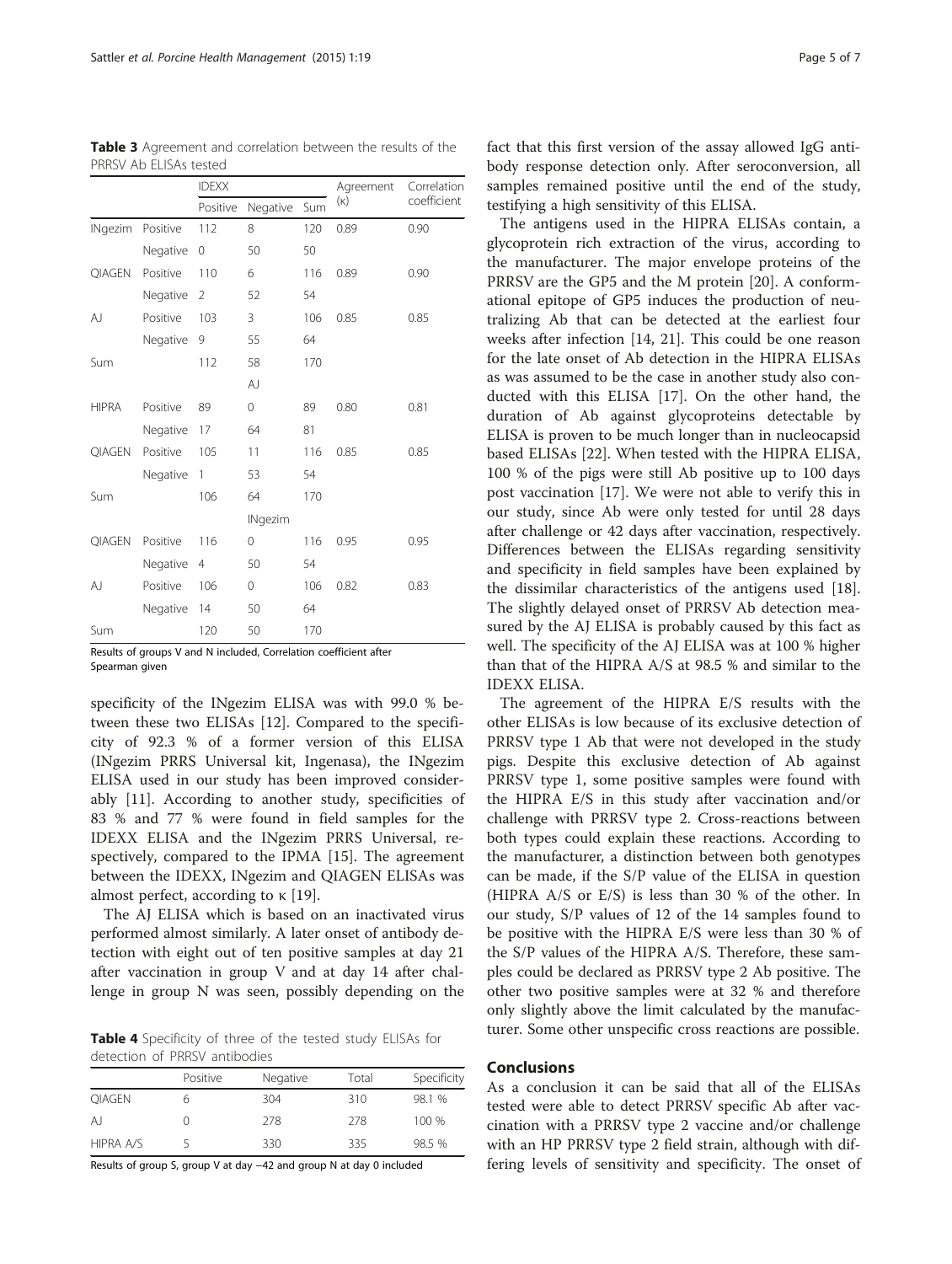Ab detection by the ELISAs differed, depending on the antigen component used. This must be considered when choosing the ELISA. IDEXX and AJ ELISAs distinguish themselves with a particularly high specificity, the INgezim and QIAGEN ELISAs stand out with a high sensitivity. The HIPRA ELISAs were able to distinguish PRRSV type 2 related antibodies, although with some limitations caused by cross reactions.

## Methods

### Study design, animals and serum samples

Twenty piglets from a PRRSV free farm were included in the study. Ten of those piglets (group V) were injected with 2 ml of an attenuated PRRSV type 2 vaccine with the commercial name "Kyoto Biken" PIGWIN PRRSV2 (Kyoto Biken, Kyoto, Japan) at the age of three weeks. The highest ORF5 sequence identity of the Kyoto Biken vaccine to published sequences was observed for the Kyoto 93 strain (GenBank: AB175724). The ten piglets of group N remained unvaccinated. At the age of ten weeks, all 20 study piglets received an intranasal challenge of 2 ml of an HP PRRSV field strain (Vietnam\_PRRSV\_AGES/ 568-30FC/13; GenBank accession number KM588915). Serum samples were taken from piglets of group 1 before, seven and 21 days after vaccination and additionally in all 20 study piglets before and at days three, seven, ten, 14, 21 and 28 after challenge. Housing, animal care and experimental protocol of both trials were approved by the local ethics committee (Agency of the Government in Lower Austria, Department of Agrarian Law).

Additionally, serum samples from 301 pigs aged between seven month and three years from four continuously monitored PRRSV negative boar studs from Germany and from one German and one Austrian pig breeding farm (all belonging to PRRSV category IV according to Holtkamp et al. [\[23\]](#page-6-0)) were tested (group S). The serum samples of these pigs were obtained during routine monitoring. In the farms from which the samples of group S were derived, the > PRRSV PCR and ELISA routinely performed did not produce any positive results.

### Detection of PRRSV-RNA by real-time RT-PCR

All serum samples of groups V and N were tested for the presence of PRRSV RNA by real-time RT-PCR. The RNA extraction was performed using the Freedom EVO 150 (Tecan, Grödig, Austria) automated platform, and the Nucleospin® 96 Virus and the Nucleospin® Virus Core kits (Macherey-Nagel, GenXpress, Wiener Neudorf, Austria) following the manufacturers' instructions. The samples were then analysed with a commercial real-time RT-PCR assay for simultaneous detection and differentiation between PRRSV type 1 and type 2 genotypes (TaqMan NA and EU PRRSV Reagents and Controls, ThermoFisher Scientific, Vienna, Austria) as described previously [[12](#page-6-0)].

#### Detection of PRRSV antibodies by ELISA

All of the serum samples from groups V and N were tested for antibodies against PRRSV by the following indirect ELISAs: a) IDEXX PRRS X3 Ab ELISA – in the following called IDEXX, b) INgezim PRRS 2.0 (Ingenasa, Madrid, Spain) – INgezim, c) Civtest suis PRRS A/S plus (Laboratorios HIPRA, Amer, Spain) – HIPRA A/S, d) Civtest suis PRRS E/S plus (Laboratorios HIPRA) – HIPRA E/S, e) pigtype® PRRSV Ab (QIAGEN, Leipzig, Germany) - QIAGEN and f) PRRSV CHECK ELISA (Analytik Jena, aj Roboscreen, Leipzig, Germany) – AJ. All ELISAs tested are commercially available.

In order to determine the specificity, all 301 serum samples of group S were tested with the HIPRA A/S ELISA, 276 of them with the QIAGEN ELISA and 244 of them with the AJ ELISA. Specificity data for the other tested ELISAs, determined with the same sample panel, were published previously [\[12](#page-6-0)].

The IDEXX, INgezim and QIAGEN ELISAs are based on the nucleocapsid as antigen [\[15\]](#page-6-0). The cut-off for these ELISA was calculated at a sample/positive (S/P) value of 0.4. The HIPRA ELISAs are coated with a glycoprotein rich extract as antigen which is produced by obtaining whole PRRS virus particles with envelope from a non-cell associated PRRSV culture with subsequent solubilizing of glycoproteins with detergents, according to the manufacturer. The cut-off is determined at 20 % of the positive control OD value. The AJ ELISA is based on a coating with inactivated virus, according to the manufacturer. Samples with OD values > 0.5 measured with the AJ ELISA were defined as positive. To be valid, the OD value of the positive control had to be > 1.0 and the OD value of the negative control must be < 0.25. All ELISAs were performed according to manufacturers' instructions.

### Statistical analysis

The results of the ELISAs measured in the serum samples of group V and N were described as positive and negative for PRRSV antibodies. Additionally, the median, quartiles and 95 % confidence interval of S/P or OD values for each sampling point were evaluated and pictured in boxplots. The correlation coefficient after Spearman was used to test for correlations between the S/P or OD values of the ELISAs and for correlation of the positive and negative results. The agreement between the ELISAs was calculated with the kappa coefficient  $(\kappa)$  using the results of groups V and N and interpreted according to Landis and Koch [[19](#page-6-0)]. The specificity of the ELISAs was determined using the pre-study samples from group V (before vaccination) and group N (before challenge) and all of the samples from group S.